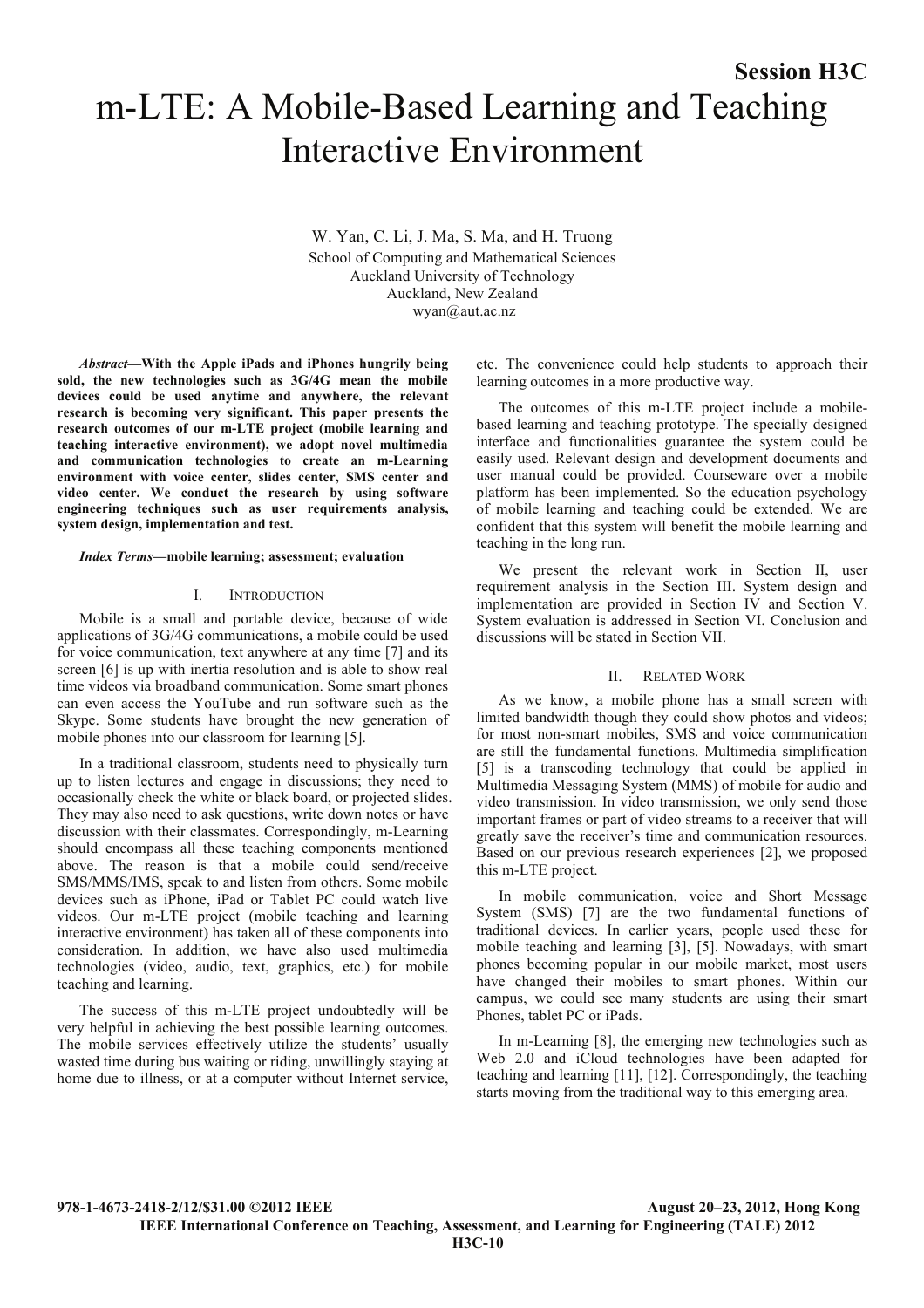discussing their course related materials using mobile devices. It is different from a closed video-conferencing system which has only one media channel and this is the reason why our system is novel.

### III. DESIGN OF THE SYSTEM

#### *A. Design of the System*

The planning and designing of this project: m-Learning is built on existing knowledge [1]–[3], [10]. Our goal is to deeply investigate the mobile-based learning and teaching interactive environment, and enhance our teaching practice and therefore contribute to the best educational outcomes. After the project, we expect the lectures could be broadcast live on the mobile platform no matter where the students are. In the meanwhile the students could ask questions via mobile phones. The courseware for mobile learning and teaching will be developed. The experience about how to deliver mobile-based courses will be obtained.

The detailed design includes:

- 1) *System architecture design.* A mobile-based learning and teaching center for data management will be built;
- 2) *System databases design.* Based on the resources, we will develop our new versions of database to match the requirements of this mobile system;
- 3) *System GUI design.* The display resolution, memory size and system response speed, other display features, capability and quality of mobile devices will be taken into account;
- 4) *Interface design.* Especially the interfaces such as database and functions between the mobile system and other potential system will be taken into consideration;
- 5) *Mobile courseware design.* The adaptability and the scalability of the courseware to be shown on the mobile will also be fully considered.

The quality of the project is ensured by using the standard software engineering approaches such as design of class diagram, mobile-based GUI, system implementation and systematic test [13].

# *B. Design of the Voice Center*

We design a voice center for students and teachers communicating mutually. We design the voice center and take the users' costs into consideration. For smart phone or iPad users, we could dial the numbers using the installed Skype software so as to save the costs by connecting to Wi-Fi. The

installation of the Skype software for iPad and iPhone is free. Usually local landline service is free for use in most countries.

We design such a voice center that the users could dial the numbers so as to connect the class, the course (or paper) ID is required to verify the user's authenticity and check whether he/she has registered into the system.

### IV. SYSTEM IMPLEMENTATION

We designed a web-based system to demonstrate the mobile teaching and learning environment. The design is complete for all students and teachers regardless of what they use: a cellar phone, a mobile phone, or maybe an iPhone or iPad which can be connected to Internet and access our system from anywhere in any time. We are able to provide a good learning experience of real-time lecturing.



Figure 1. Our prototype. (a) shows our web based GUI and the main functions, and (b) shows the hardware we used to test our system. The interface shows our developed voice center, slides center, video center, question and discussion board. Students could use the interface to conveniently carry out the relevant operations during lecturing time.

# *A. Voice Center*

For the voice center design, we could use smart phones and iPad to call the center. If it is a call from a landline, it will be free locally. A user will be asked to type the course (paper) ID to access the voice communication. Everyone logged into our system could listen to the lecture simultaneously. Everyone could use a normal mobile phone to call the center even if they could not access the Internet using Wi-Fi or 3G/4G. We allow up to 70 students to call the center at the same time no matter whether they call from a landline, a mobile phone or a computer via Internet.

#### *B. Slide Center*

Our lecture slides are specially designed for iPhone and iPad. It is without doubt that mobile version of these slides is very crucial for m-Learning. When a student is learning at a mobile environment, the slides must be read very frequently. Thus it requires the file size be extremely small and very fast to be surfed. This is a practical issue and it could help in being suitable for mobile usages. Usually a student does not need too much information shown on his mobile. They only need the key information which can be easily found and also they can follow the teaching points.

The general requirements for mobile slides design are that the slides should include a proper number of characters and graphics that are clear enough on a small screen, the slides can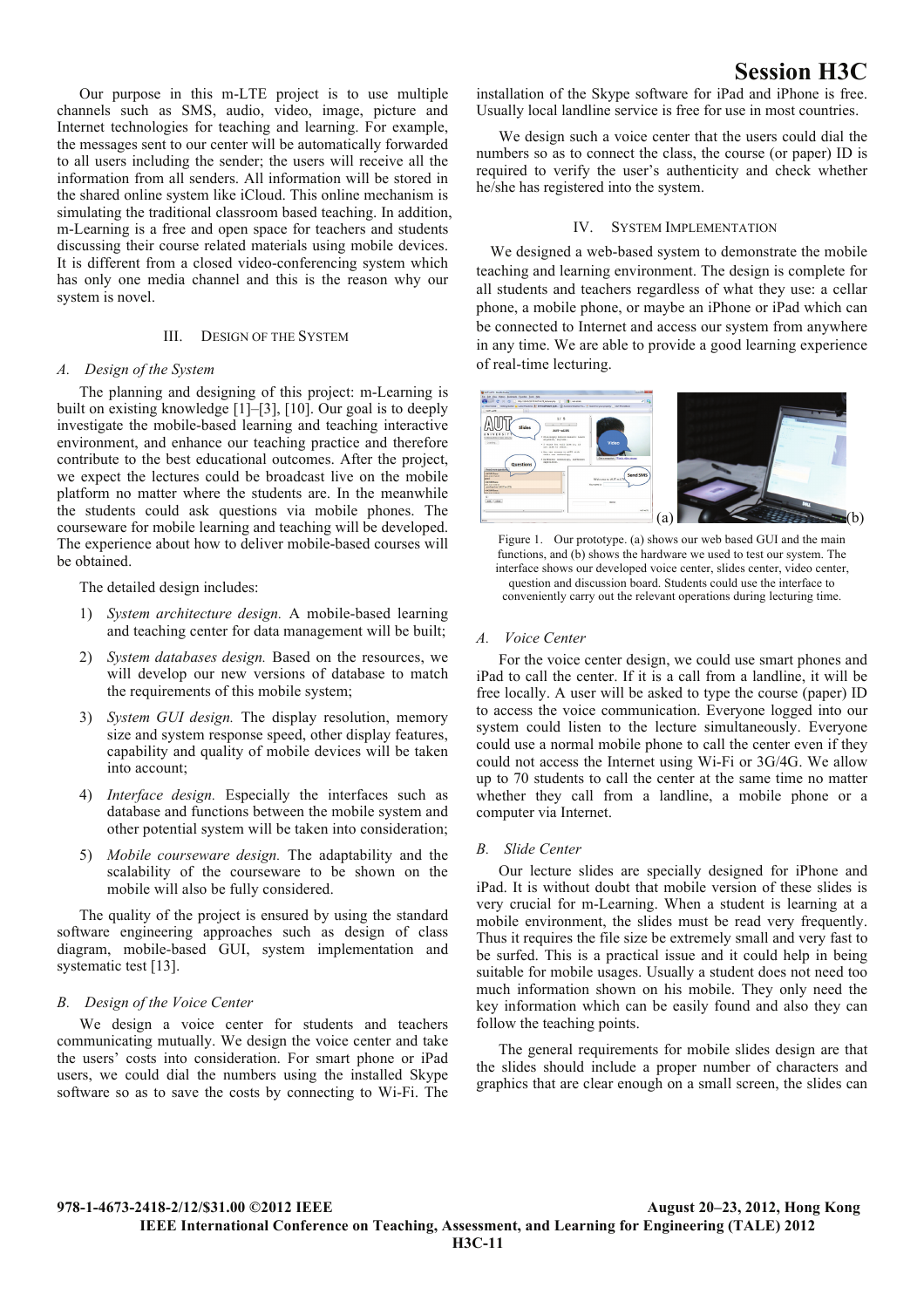# **Session H3C**

be projected to a big screen and zoomed in or out in both horizontal or vertical directions. The detailed criteria include:

*One arm distance:* The design allows users to watch slides very clearly within one arm distance like most Apple apps;



Figure 2. Our sample slides: (a) & (b): Slides on an iPhone horizontally and vertically; (c) & (d): Slides on an iPad horizontally and vertically.

- 2) *No dental edge:* The slide displays have not distortions, dents or aliasing;
- 3) *Quick response:* The response speed should be fast enough, long wait times would not be accepted;
- 4) *Smaller file size:* Every slide of per week should not be too big. It allows students to easily download by mobile device taking the broadband factor into consideration.

This design has some advantages. Firstly, the whole file is a very tight design, it is picture based PDF file format. Secondly, the design makes the slides very universal. The slides could be used in most of current operating systems such as Ubuntu (Linux), iOS (Apple) and Windows (Microsoft) on any hardware platform such as tablets PCs, mobiles and desktop PCs as well.

# *C. Video Center*

We have two options in this video center: streaming video and interval frame based video. Communication bandwidth will decide which video will be shown on the interface. We have tried the mobile stick having 3G communication. The video quality is very good and satisfactory. We have provided the frame-based video only for some cases, most of the time we used stream broadcasting instead. When we move our hand before the camera, the motion is shown in real time and no delay was found. For the framing video, each frame has been set to be updated at the rate of 20 seconds.

## *D. Question and Discussion Board*

This question board is developed for students sending/receiving short messages using their registered mobile phones, email or browser. If students send messages, all questions will be archived and shown in the center, the teacher could read and answer them using his/her mobile, email or browser. We also have the relevant discussion board in this center where all students online could discuss the assigned topics.

#### V. CONCLUSION AND DISCUSSION

This paper has introduced our m-LTE project and discussed the different aspects of the design and implementation of the system. Students and teachers will benefit from the enhanced methods of communication. Students are encouraged to engage in m-Learning environment and enjoy the modern teaching using the cutting-edge technologies, especially for the important courses and assessment information from anywhere in any time. Students only need to register their mobiles in our system so that they could get all the information on the courses. Students can share their comments on a particular topic using the online discussion board. Teachers can receive students' questions, provide prompt feedback and update their course information in time.

Last but not least, students can contact their classmates or teachers for assessment and evaluation, they can talk live to their classmates or text messages. All the information shared online will be archived and must closely relate to the courses or else it has to be deleted, or the users will be kicked out by the control center.

#### **REFERENCES**

- [1] W. Yan and M. Kankanhalli, "Multimedia simplification for SMS optional sysnthesis," *ACM Trans. Multimedia Comput., Commun. & Applicat.*, vol. 3, no. 1, 2007.
- [2] C. Smith, "Computer remote control using mobile," Bachelor's thesis, Queen's University, Belfast, UK, 2008.
- [3] C. Li, "SMS-based vocabulary learning for ESL students," Master's thesis, AUT University, Auckland, New Zealand, 2009.
- [4] B. Kitchenham and S. Eeger, "Software quality: The elusive target," *IEEE Softw.*, vol. 13, no. 1, pp. 12–21, 1996.
- [5] E. Tremblay, "Educating the mobile generation using personal cell phones as audience response systems in post-secondary science teaching," *J. Comput. Math. & Sci. Teaching*, vol. 29, no. 2, pp. 217– 227, 2010.
- [6] N. Maniar et al., "The effect of mobile phone screen size on video based learning", *J. Softw.*, vol. 3, no. 4, pp. 51–61, 2008.
- [7] K. Masters and D. Ngambi, "After the broadcast: Disrupting health sciences students' lives with SMS," in *Proc. IADIS Int. Conf. Mobile Learning*, Lisbon, Portugal, 2007, pp. 171–175.
- [8] K. Masters, "Low-key m-learning: A realistic introduction of m-learning to developing countries," in *Proc. Mobile Inform. Soc. Conf.* (Seeing, Understanding, Learning in the Mobile Age), Budapest, Hungary, 2005.
- [9] T. Clear, "A 'potted guide' to quality assurance for computing capstone projects," *ACM Inroads*, vol. 2, no. 2, pp. 14–15, 2011.
- [10] T. Cochrane, "m-Learning praxis: A pragmatic guide to implementing mobile learning," presented at Int. Conf. E-learning Futures, Auckland, New Zealand, 2011.
- [11] T. Cochrane et al., "iPadagogy: Appropriating the iPad within pedagogical contexts", in *Proc. 10th World Conf. Mobile and*

## **978-1-4673-2418-2/12/\$31.00 ©2012 IEEE August 20–23, 2012, Hong Kong IEEE International Conference on Teaching, Assessment, and Learning for Engineering (TALE) 2012 H3C-12**